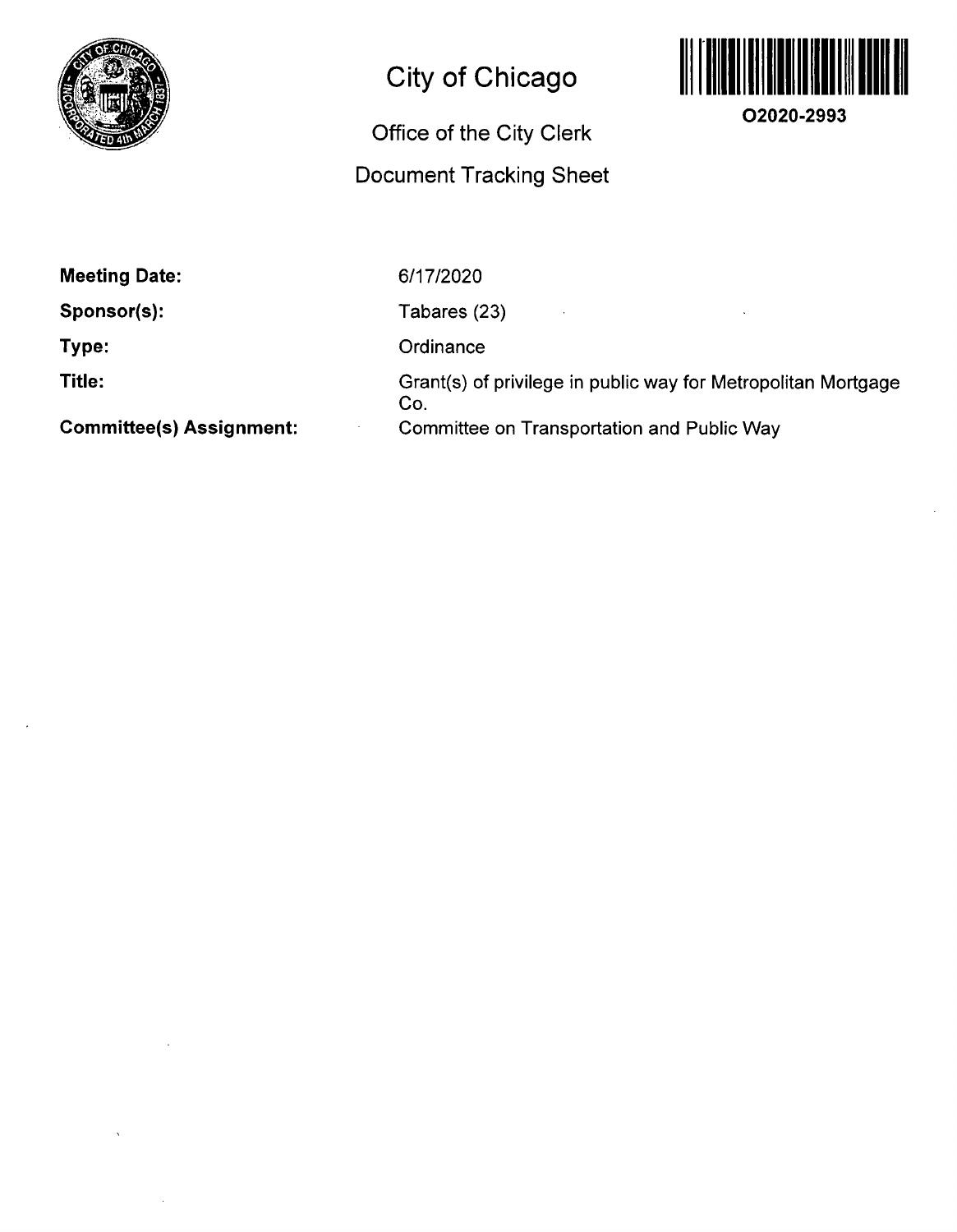**ORDINANCE** Metropolitan Mortgage Company Acct, No. 336944 - 1 Permit No. 1145184

Se It Ordained by the City Council of the City of Chicago:

SECTION 1. Permission and authority are hereby given and granted to Metropolitan Mortgage Company, upon the terms and subject to the conditions of tiiis ordinance to maintain and use one (1) sign(s) projecting over the public right-of-way attached to its premises known as 7018 W, Archer Ave..

Said sign structure(s) measures as follows; along W Archer Ave: One (1) at six (6) feet in length, four (4) feet in height and nine point seven five (9.75) feet above grade level.

The location of said privilege shall be as shown on prints kept on file with the Department of Business Affairs and Consumer Protection and the Office of the City Clerk,

Said privilege shall be constructed in accordance with plans and specifications approved by the Department of Transportation (Division of Project Development) and Zoning Department - Signs.

This grant of privilege in the public way shall be subject to the provisions of Section 10-28-015 and all other required provisions of the Municipal Code of Chicago.

The grantee shall pay to the City of Chicago as compensation for the privilege #1145184 herein granted the sum of one hundred (\$100.00) per annum in advance.

A 25% penalty will be added for payments received after due date.

The permit holder agrees to hold the City of Chicago harmless for any damage, relocation or replacement costs associated with damage, relocation or removal of private property caused by the City performing work in the public way.

Authority herein given and granted for a period of five (5) years from and after 11/19/2018.

Aldermar!/,

Silvana Tabares 23<sup>rd</sup> Ward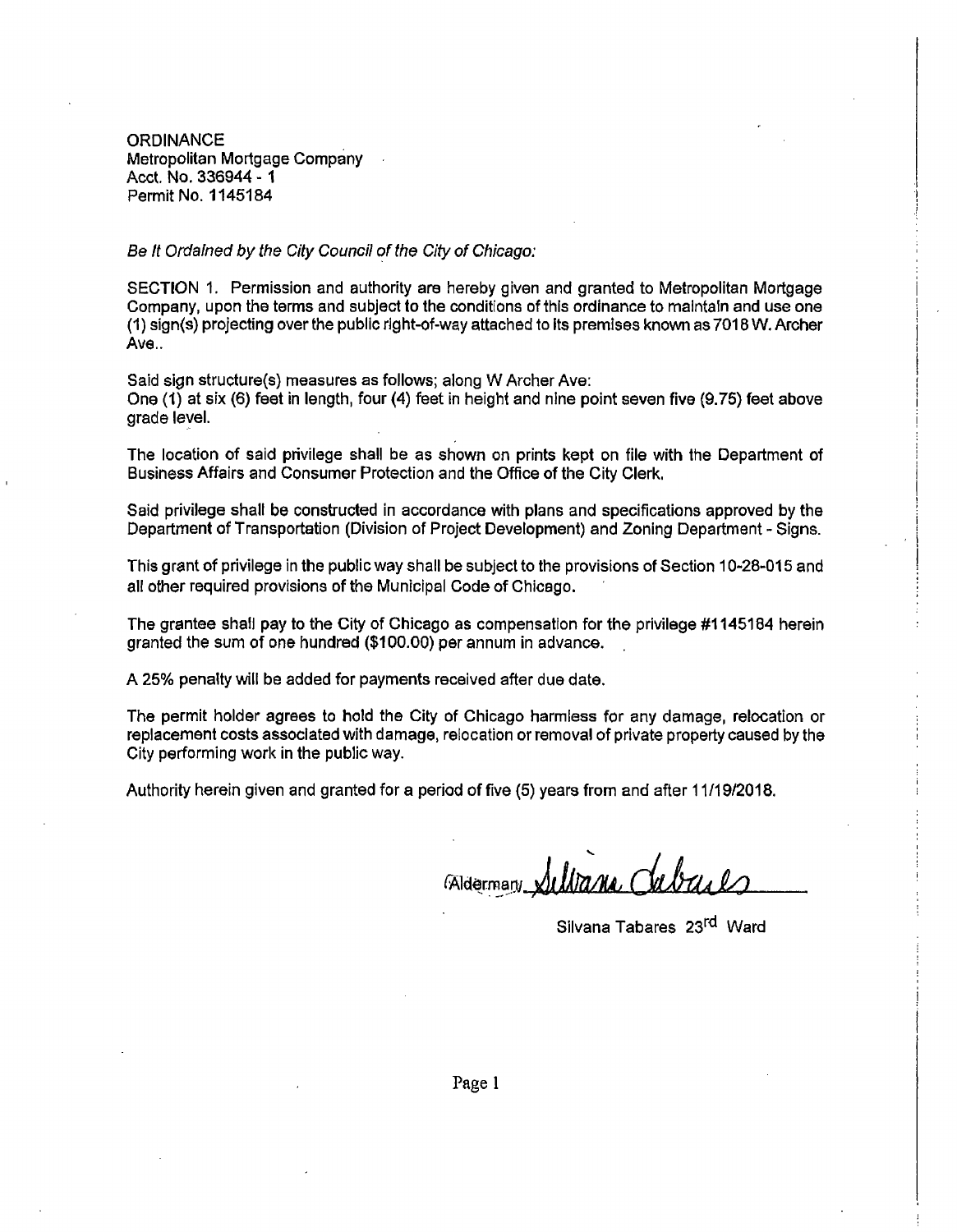

- **I Metropolitan Mortgage Corp P 773-229-9891 F 773-586-8204**
- **, E office@metropolitanmortgage us**

From PublicWayUse <PublicWayUse@cityofchicago org> Sent Wednesday, April 29,2020 8 46 AM To office@metropolitanmortgage us *II ^ n /- r* 

https //outlook office365 com/mail/inbox/id/AAQkADBmOTASYTI thMDgOLTFmYTYxNzYyNzQwMAAQAAtlgiKzcETtjlTologZY6w/3D 5/4/20 12 18 PM

Page 1 of 3